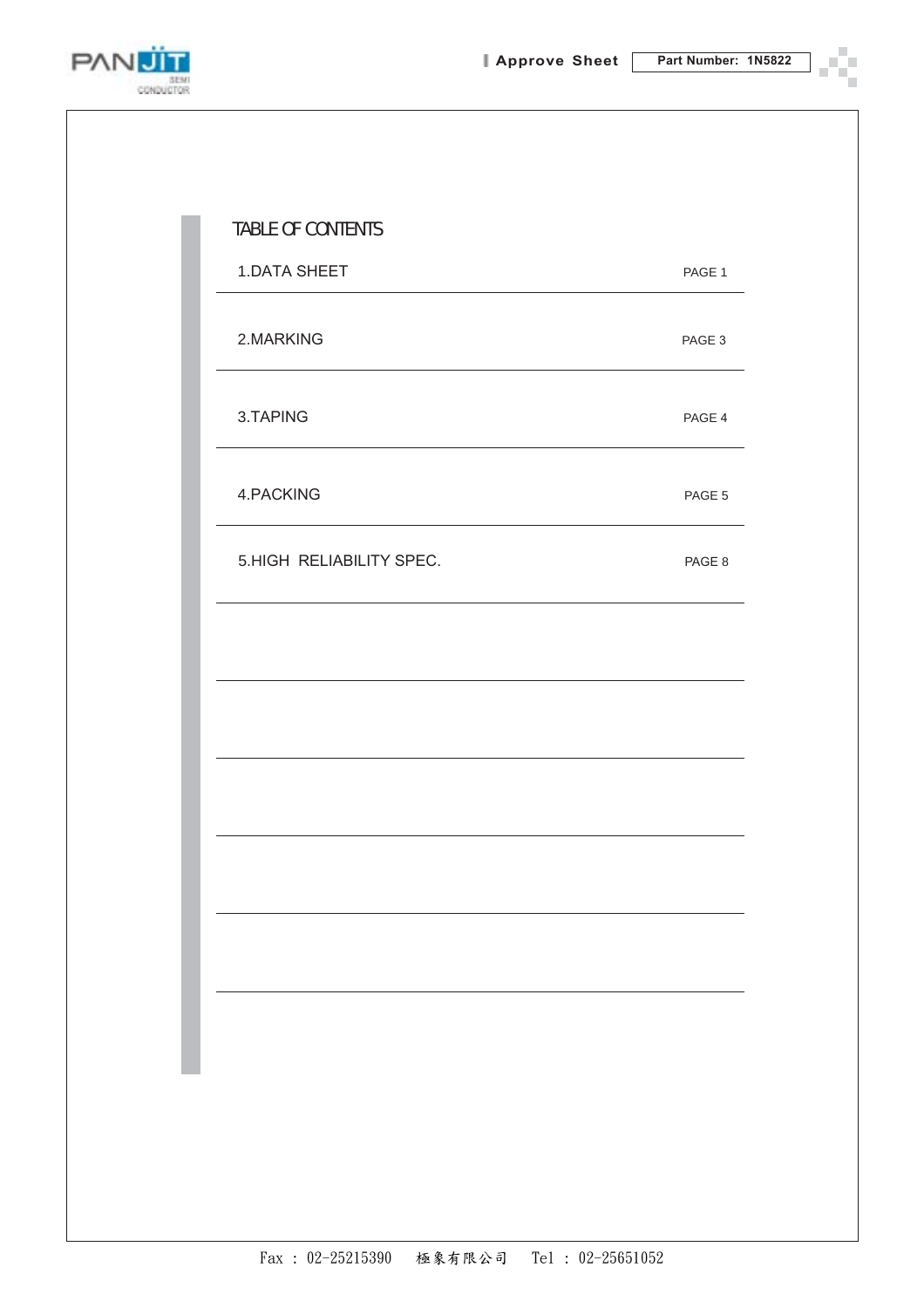

# **1. DATA SHEET**

# **1N5822**

|                                | <b>SCHOTTKY BARRIER RECTIFIERS</b>                                                                                                                                                               |                |            |                      |                        |
|--------------------------------|--------------------------------------------------------------------------------------------------------------------------------------------------------------------------------------------------|----------------|------------|----------------------|------------------------|
| <b>VOLTAGE</b>                 | 40 Volts                                                                                                                                                                                         | <b>CURRENT</b> | 3.0 Ampere | <b>DO-201AD</b>      | Unit: inch(mm)         |
| <b>FEATURES</b>                |                                                                                                                                                                                                  |                |            |                      |                        |
|                                | • Plastic package has Underwriters Laboratory<br>Flammability Classification 94V-O utilizing<br>Flame Retardant Epoxy Molding Compound.<br>• Exceeds environmental standards of MIL-S-19500/228  |                |            | $0(25.4)$ MIN        | .052(1.3)<br>.048(1.2) |
| Pb free: 99% Sn above          | . For use in low voltage, high frequency inverters, free<br>wheeling, and polarity protection applications.<br>. Both normal and Pb free product are available :<br>Normal: 80~95 %Sn .5~20 % Pb |                |            | 375(9.5)<br>285(7.2) |                        |
| <b>MECHANICALDATA</b>          |                                                                                                                                                                                                  |                |            |                      |                        |
|                                | Case: DO-201AD Molded plastic                                                                                                                                                                    |                |            |                      |                        |
|                                | Terminals: Axial leads, solderable per MIL-STD-202, Method 208                                                                                                                                   |                |            |                      | .210(5.3)<br>.188(4.8) |
|                                | Polarity: Color band denotes cathode                                                                                                                                                             |                |            | $1.0(25.4)$ MIN      |                        |
| <b>Mounting Position: Any</b>  |                                                                                                                                                                                                  |                |            |                      |                        |
| Weight: 0.04 ounces, 1.1 grams |                                                                                                                                                                                                  |                |            |                      |                        |
|                                |                                                                                                                                                                                                  |                |            |                      |                        |

#### **MAXIMUM RATINGS AND ELECTRICAL CHARACTERISTICS**

Ratings at 25°C ambient temperature unless otherwise specified. Single phase, half wave, 60 Hz, resistive or inductive load.

| <b>PARAMETER</b>                                                                                     | <b>SYMBOL</b>         | 1N5822          | <b>UNITS</b>     |
|------------------------------------------------------------------------------------------------------|-----------------------|-----------------|------------------|
| Maximum Recurrent Peak Reverse Voltage                                                               | <b>VRRM</b>           | 40              | V                |
| Maximum RMS Voltage                                                                                  | <b>VRMS</b>           | 28              | $\vee$           |
| Maximum DC Blocking Voltage                                                                          | <b>V<sub>DC</sub></b> | 40              | $\vee$           |
| Maximum Average Forward Current .375"(9.5mm)<br>lead length at Ta =95 $\mathrm{^{\circ}C}$           | <b>JAV</b>            | 3               | A                |
| Peak Forward Surge Current : 8.3ms single half sine-wave<br>superimposed on rated load(JEDEC method) | <b>IFSM</b>           | 80              | A                |
| Maximum Forward Voltage at 3.0A<br>Maximum Forward Voltage at 9.4A                                   | VF                    | 0.525<br>0.950  | $\vee$           |
| Maximum DC Reverse Current TA=25 <sup>o</sup> C<br>at Rated DC Blocking Voltage TA=100°C             | $\mathbb{R}$          | 0.5<br>20       | mA               |
| <b>Typical Thermal Resistance</b>                                                                    | RAJA<br>$R\theta$ JL  | 40<br>10        | $^{\circ}$ C / W |
| Operating Junction and Storage Temperature Range                                                     | <b>TJ, TSTG</b>       | $-50$ TO $+125$ | $^{\circ}$ C     |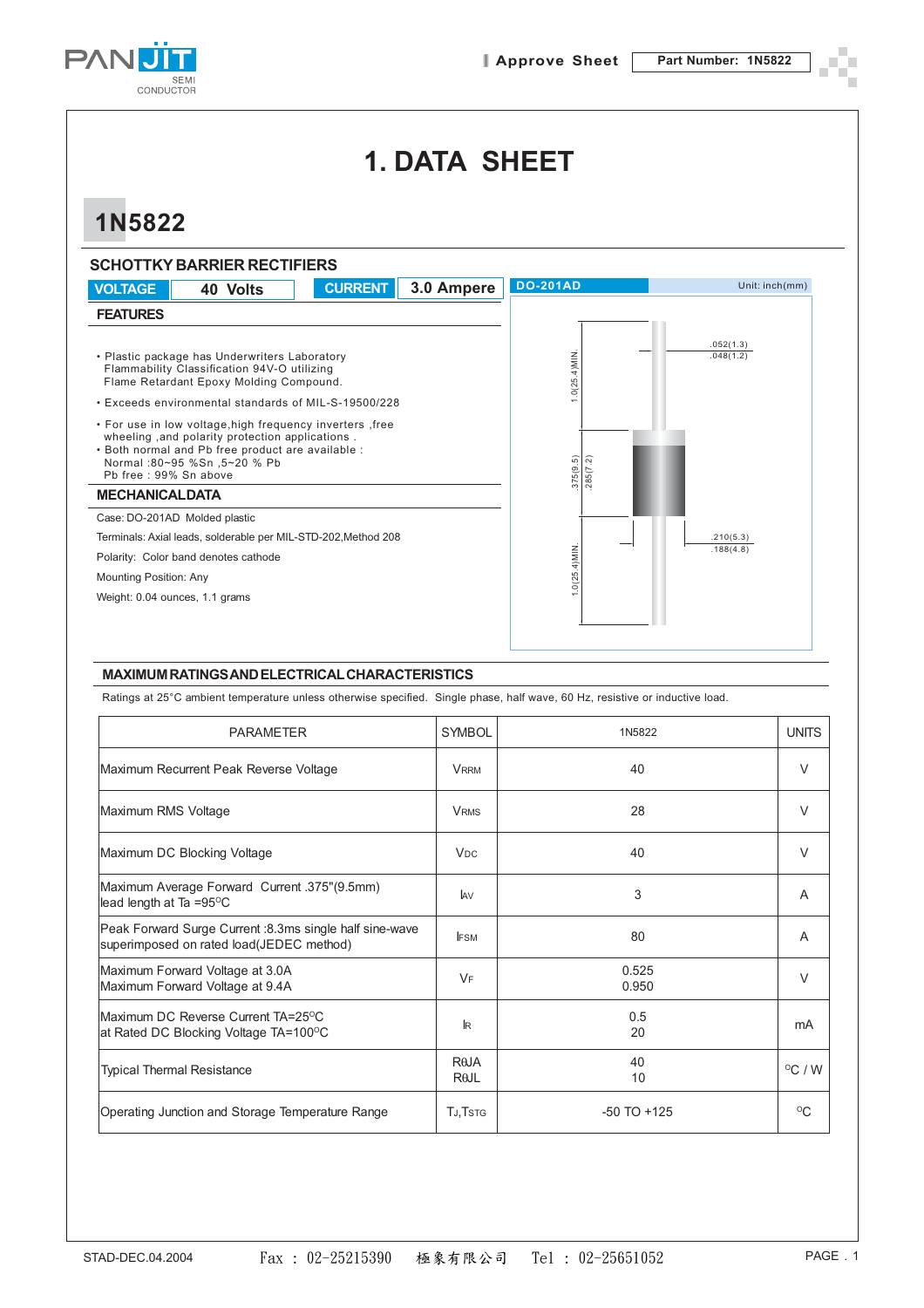

#### **RATING AND CHARACTERISTIC CURVES**

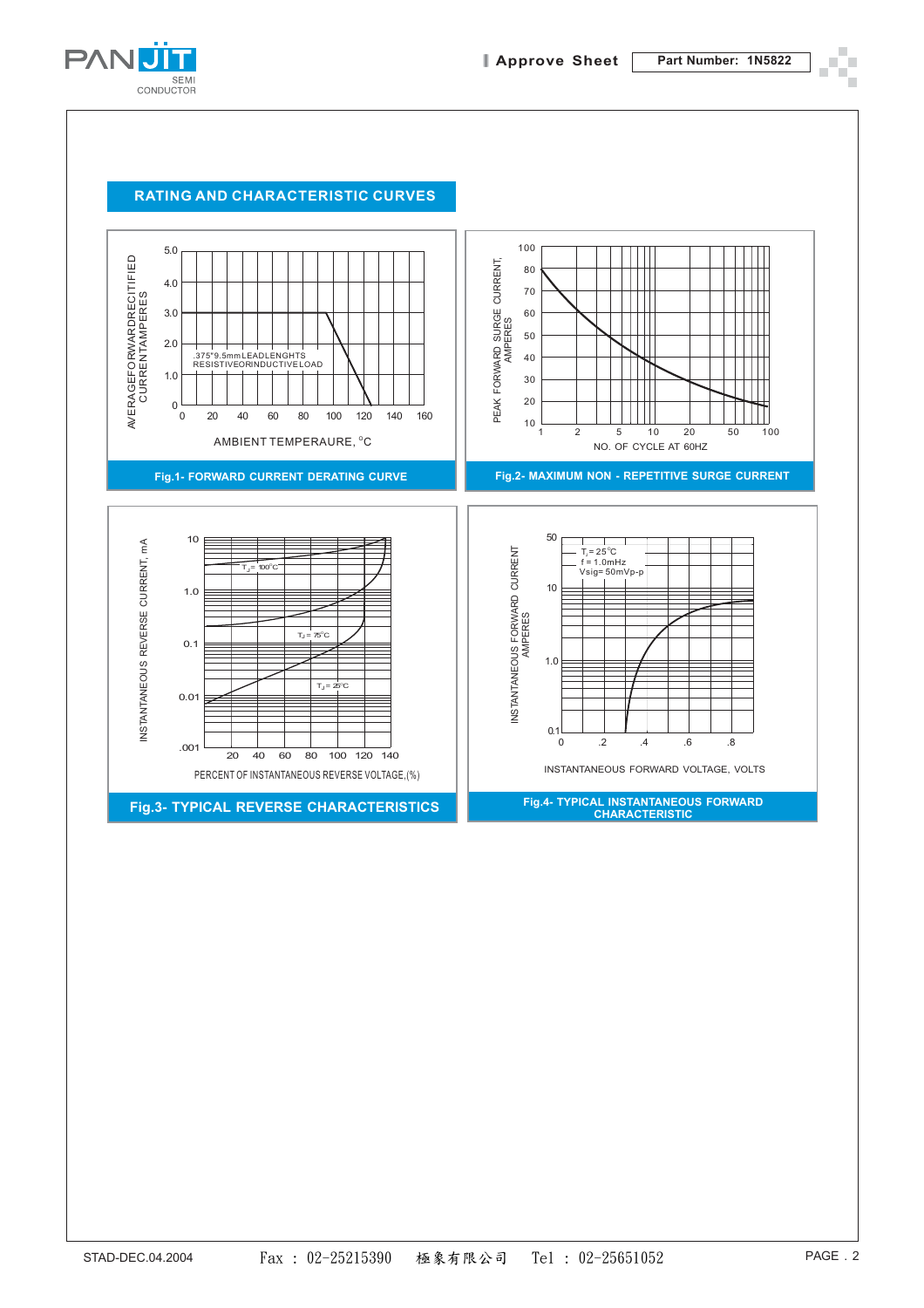

### **2. MARKING**

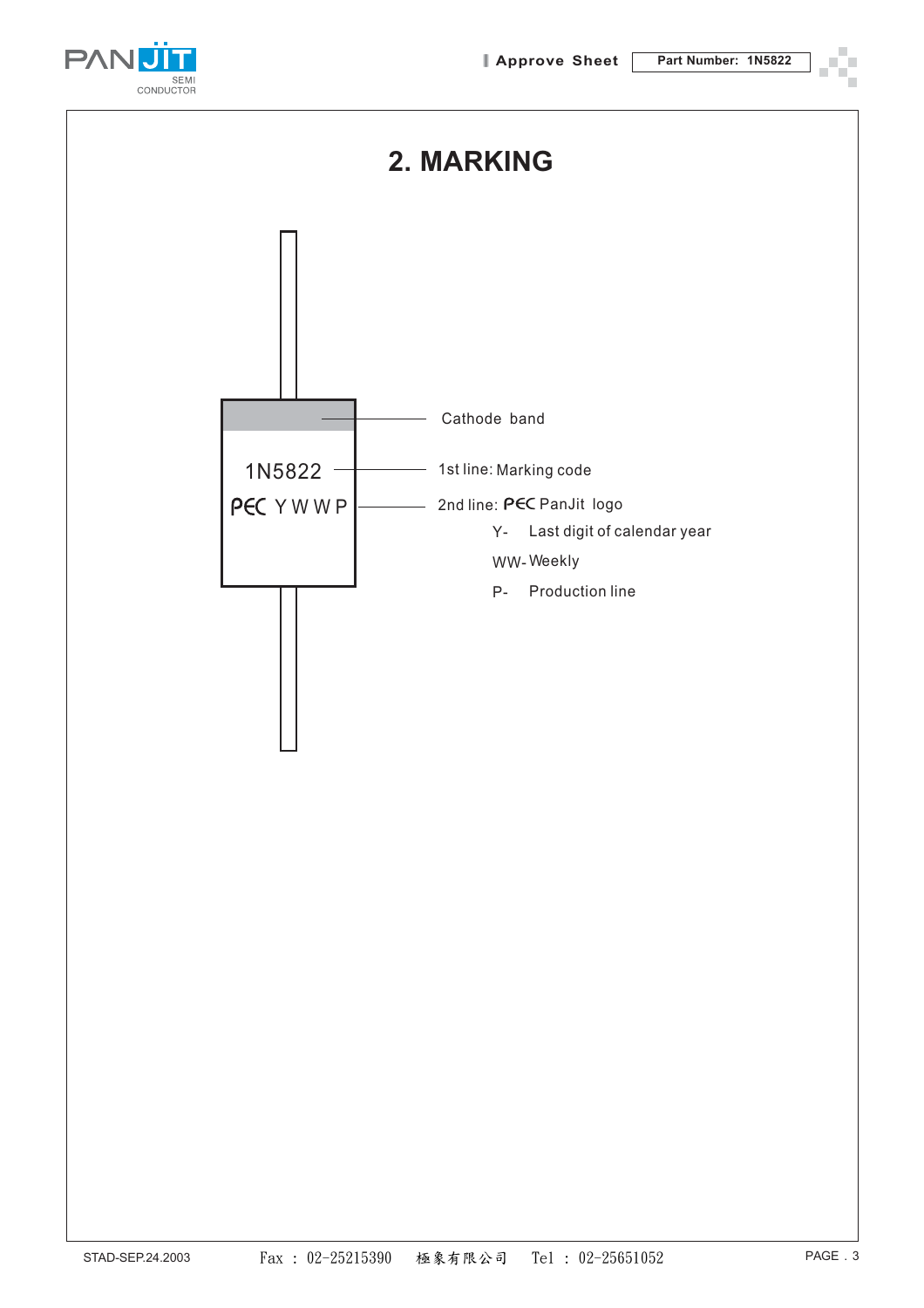



# **3. TAPING**

Axial lead devices are packed in accordance with EIA standard RS-296-E and specifications given below.

| COMPONENT OUTLINE | COMPONENT PITCH A  | INTER TAPE PITCH B | CUMULATIVE PITCH |
|-------------------|--------------------|--------------------|------------------|
|                   | $± 0.5$ mm         | $± 1.0$ mm         | <b>TOLERANCE</b> |
| DO-201AD          | 10.0 <sub>mm</sub> | 52.0mm             | 1.0mm/20pitch    |



| <b>ITEM</b>         | <b>SYMBOL</b> | SPECIFICATIONS(mm) | SPECIFICATIONS(inch) |
|---------------------|---------------|--------------------|----------------------|
| Component alignment |               | $1.2$ max          | $0.048$ max          |
| Tape width          |               | $6.0 + 0.4$        | $0.236 \pm 0.016$    |
| Exposed adhesive    |               | $0.8$ max          | $0.032$ max          |
| Body eccentricity   | L1-L2         | 1.0max             | $0.040$ max          |

NOTES: Each component lead shall be sandwiched between tapes for a minimum of 3.2mm (0.126")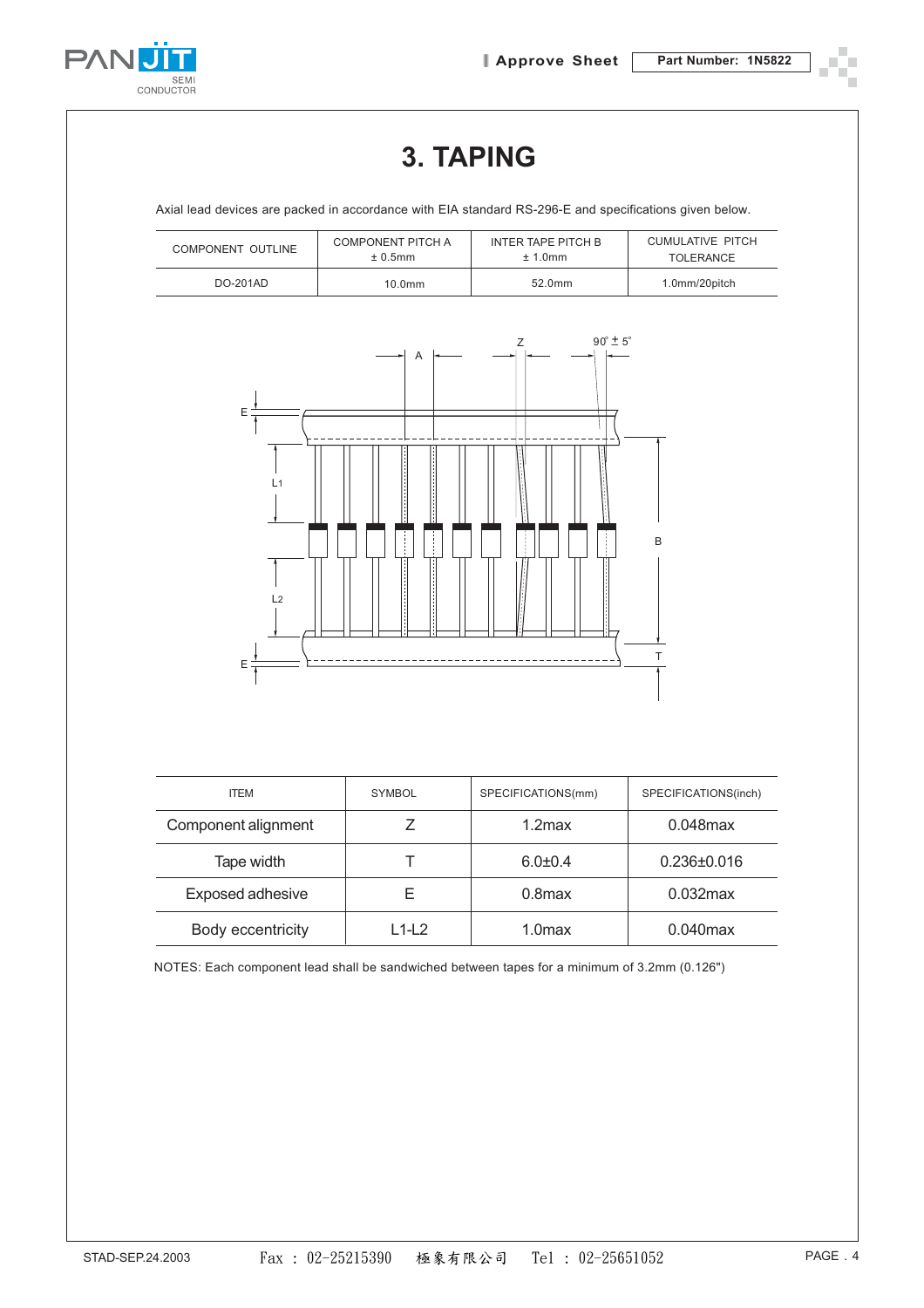

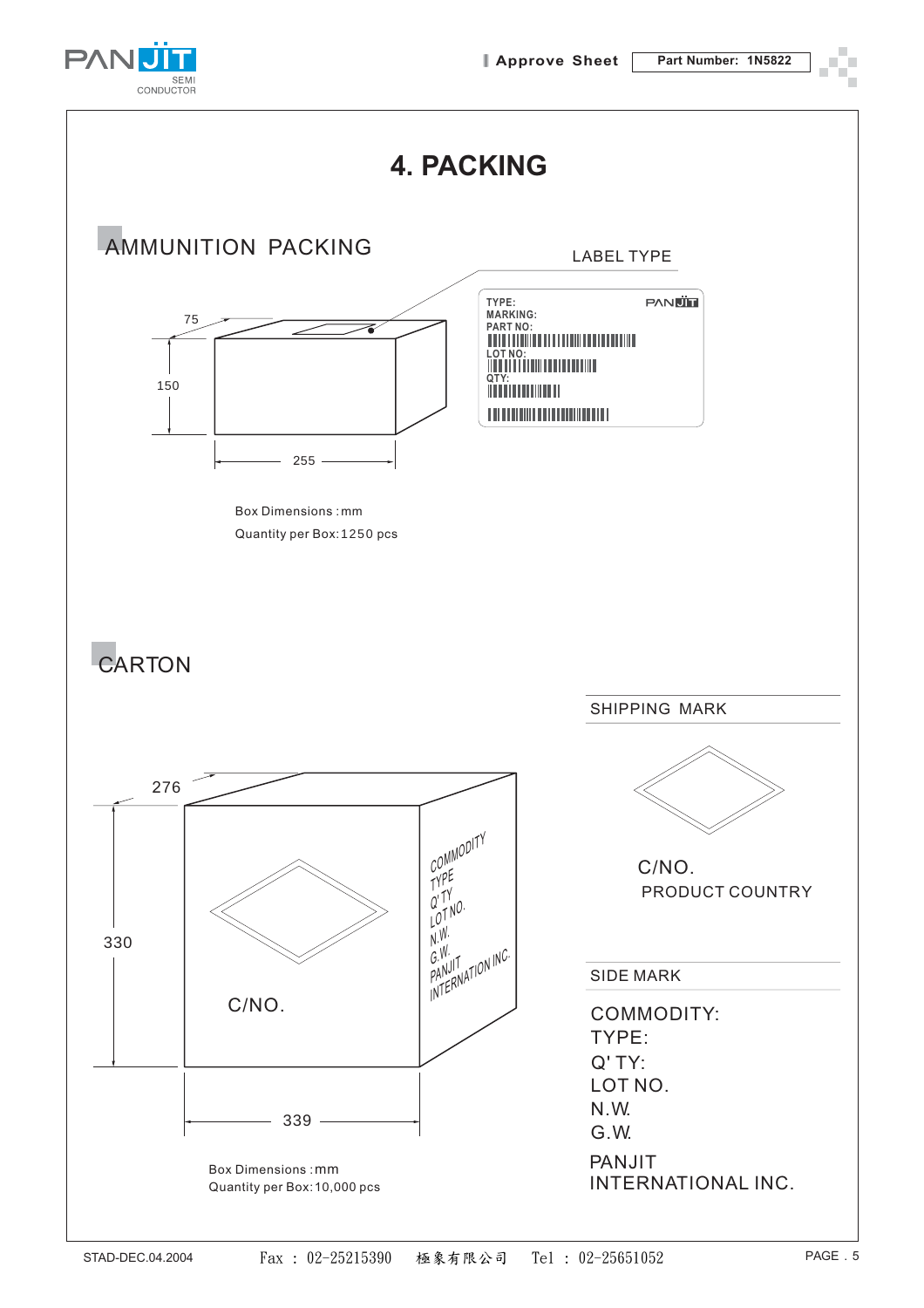

÷,

#### **Bulk Packing**

| <b>PACKAGE</b>      | <b>INNER SIZE</b>        | <b>BOX</b>               | <b>CARTON SIZE</b> | <b>CARTON</b> | <b>APPROX.</b><br><b>GROSS WEIGHT</b> |  |  |  |  |
|---------------------|--------------------------|--------------------------|--------------------|---------------|---------------------------------------|--|--|--|--|
|                     | (m/m)                    | (EA)                     | (m/m)              | (EA)          | (Kg)                                  |  |  |  |  |
| <b>Bulk Packing</b> |                          |                          |                    |               |                                       |  |  |  |  |
| $R-1$               | 198 x 84 x 20            | 1,000                    | 459 x 214 x 256    | 50,000        | 12.4                                  |  |  |  |  |
| $A-405$             | 198 x 84 x 20            | 1,000                    | 459 x 214 x 256    | 50,000        | 13.4                                  |  |  |  |  |
| <b>DO-35</b>        | 96 x 80 x 42             | 10,000                   | 410 x 350 x 275    | 120,000       | 21.5                                  |  |  |  |  |
| <b>DO-41G</b>       | 240 x 100 x 100          | 5,000                    | 410 x 350 x 275    | 60,000        | 26.5                                  |  |  |  |  |
| <b>DO-41</b>        | 198 x 84 x 20            | 1,000                    | 459 x 214 x 256    | 50,000        | 19.1                                  |  |  |  |  |
| <b>DO-15</b>        | 200 x 85 x 25            | 1,000                    | 459 x 214 x 256    | 40,000        | 17.5                                  |  |  |  |  |
| <b>DO-201AE</b>     | 200 x 85 x 40            | 500                      | 459 x 214 x 256    | 12,500        | 17.0                                  |  |  |  |  |
| <b>DO-201AD</b>     | 200 x 85 x 40            | 500                      | 459 x 214 x 256    | 12,500        | 17.3                                  |  |  |  |  |
| P600                | 208 x 90 x 83            | 500                      | 459 x 214 x 256    | 5,000         | 11.3                                  |  |  |  |  |
| AM                  | 195 x 195 x 40           | 1,000                    | 400 x 273 x 415    | 10,000        | 16.8                                  |  |  |  |  |
| <b>DIP</b>          |                          |                          | 459 x 214 x 256    | 12,000        | 10.2                                  |  |  |  |  |
| SDIP                | $\overline{\phantom{a}}$ | $\overline{\phantom{a}}$ | 459 x 214 x 256    | 24,000        | 15.5                                  |  |  |  |  |
| FL.                 | 230 x 230 x 50           | 500                      | 495 x 245 x 180    | 3,000         | 25.0                                  |  |  |  |  |
| <b>GBU</b>          | 350 x 337 x 44           | 800                      | 510 x 340 x 235    | 3,200         | 18.9                                  |  |  |  |  |
| <b>ПО/ТО-220</b>    | 555 x 145 x 95           | 2,000                    | 570 x 306 x 218    | 8,000         | 13.4                                  |  |  |  |  |
| GL                  | 260 x 190 x 75           | 72                       | 460 x 215 x 260    | 864           | 15.8                                  |  |  |  |  |
| <b>KBU</b>          | 230 x 230 x 50           | 200                      | 495 x 245 x 180    | 3,000         | 21.5                                  |  |  |  |  |
| <b>GBJ</b>          | 352 x 337 x 44           | 600                      | 375 x 360 x 213    | 2,400         | 13.1                                  |  |  |  |  |
| <b>TO-251AB</b>     | 560 x 210 x 79           | 8,000                    | 577 x 226 x 196    | 16,000        | 6.5                                   |  |  |  |  |
| <b>GBL</b>          | 352 x 337 x 44           | 960                      | 375 x 360 x 213    | 3,840         | 13.0                                  |  |  |  |  |
| <b>GBP</b>          | 352 x 337 x 44           | 1,120                    | 375 x 360 x 213    | 4,480         | 11.3                                  |  |  |  |  |
| TO-3P               |                          | $\overline{\phantom{a}}$ | 536 x 243 x 100    | 1,500         | 12.7                                  |  |  |  |  |
| <b>GBPC/W</b>       | 195 x 195 x 41           | 50                       | 460 x 215 x 260    | 500           | 9.8 / 8.8                             |  |  |  |  |

### **Ammunition Packing**

| <b>PACKAGE</b>            | <b>AMMO</b> | <b>COMPONENT</b><br><b>SPACE</b> | <b>TAPE SPACE</b> | <b>BOX SIZE</b> | <b>CARTON</b>               | <b>CARTON</b> | <b>APPROX.</b><br><b>GROSS WEIGHT</b> |
|---------------------------|-------------|----------------------------------|-------------------|-----------------|-----------------------------|---------------|---------------------------------------|
|                           | (PCS)       | (m/m)                            | (m/m)             | (m/m)           | (m/m)                       | (E/A)         | (Kg)                                  |
| <b>Ammunition Packing</b> |             |                                  |                   |                 |                             |               |                                       |
| $R-1$                     | 5,000       | 5.0                              | 26                | 255 x 50 x 150  | 339 x 276 x 330             | 60,000        | 12.4                                  |
| $R-1$                     | 5,000       | 5.0                              | 52                | 255 x 75 x 150  | 339 x 276 x 330             | 40,000        | 12.4                                  |
| A-405                     | 5,000       | 5.0                              | 26                | 255 x 50 x 150  | 339 x 276 x 330             | 60,000        | 13.4                                  |
| A-405                     | 5,000       | 5.0                              | 52                | 255 x 75 x 150  | 339 x 276 x 330             | 40,000        | 13.4                                  |
| DO-35                     | 5,000       | 5.0                              | 52                | 255 x 80 x 80   | 410 x 350 x 275             | 100,000       | 20.0                                  |
| <b>DO-41G</b>             | 2,500       | 5.0                              | 52                | 255 x 80 x 80   | $410 \times 350 \times 275$ | 50.000        | 22.0                                  |
| DO-41                     | 5,000       | 5.0                              | 52                | 255 x 75 x 150  | 339 x 276 x 330             | 40,000        | 19.1                                  |
| DO-15                     | 3.000       | 5.0                              | 52                | 255 x 75 x 150  | 339 x 276 x 330             | 24,000        | 17.5                                  |
| <b>DO-201AE</b>           | 1,250       | 10.0                             | 52                | 255 x 75 x 150  | 339 x 276 x 330             | 10,000        | 17.0                                  |
| <b>DO-201AD</b>           | 1,250       | 10.0                             | 52                | 255 x 75 x 150  | 339 x 276 x 330             | 10,000        | 17.3                                  |
| P600                      | 400         | 10.0                             | 52                | 255 x 75 x 150  | 339 x 276 x 330             | 3,200         | 11.3                                  |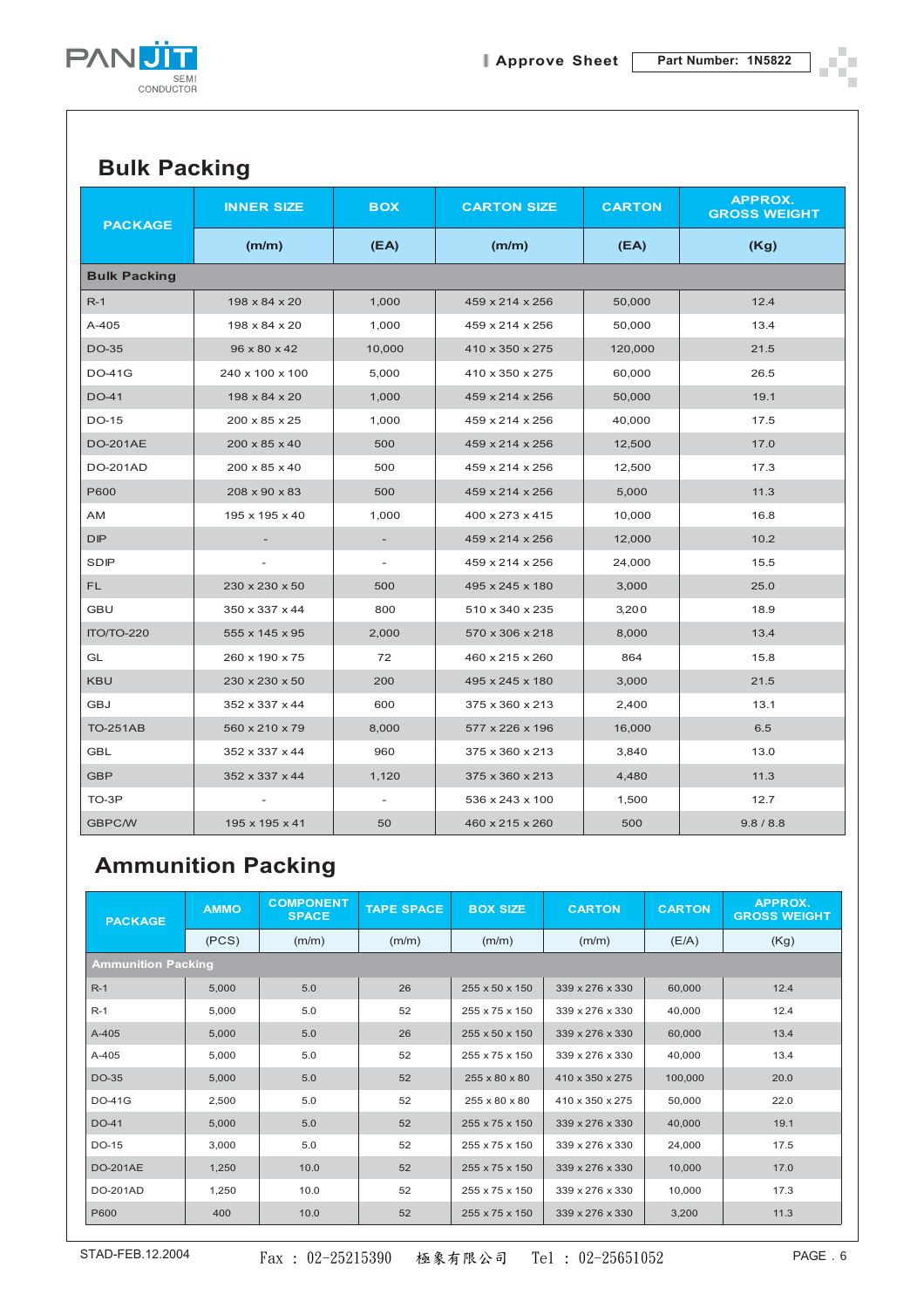

٠

п ÷

## **Reel Packing**

| <b>PACKAGE</b>      | <b>REEL</b>    | <b>COMPONENT</b><br><b>SPACE</b> | <b>TAPE SPACE</b>        | <b>REEL DIA</b> | <b>CARTON SIZE</b>                | <b>CARTON</b>     | <b>APPROX. GROSS</b><br><b>WEIGHT</b> |
|---------------------|----------------|----------------------------------|--------------------------|-----------------|-----------------------------------|-------------------|---------------------------------------|
|                     | (pcs)          | (m/m)                            | (m/m)                    | (EA)            | (EA)                              | (EA)              | (Kg)                                  |
| <b>Reel Packing</b> |                |                                  |                          |                 |                                   |                   |                                       |
| $R-1$               | 5,000          | 5.0                              | 52                       | 330             | 340 x 340 x 410                   | 25,000            | 9.0                                   |
| A-405               | 5,000          | 5.0                              | 52                       | 330             | 340 x 340 x 410                   | 25,000            | 9.1                                   |
| DO-35               | 10,000         | 5.0                              | 52                       | 360             | 380 x 380 x 420                   | 50,000            | 13.0                                  |
| <b>DO-41G</b>       | 5,000          | 5.0                              | 52                       | 360             | 380 x 380 x 420                   | 25,000            | 14.5                                  |
| DO-41               | 5,000          | 5.0                              | 52                       | 330             | 340 x 340 x 410                   | 25,000            | 12.4                                  |
| DO-15               | 4,000          | 5.0                              | 52                       | 330             | 340 x 340 x 410                   | 20,000            | 11.8                                  |
| DO-201AE            | 1,250          | 10.0                             | 52                       | 330             | 340 x 340 x 410                   | 6,250             | 11.0                                  |
| <b>DO-201AD</b>     | 1,250          | 10.0                             | 52                       | 330             | 340 x 340 x 410                   | 6,250             | 11.6                                  |
| P600                | 800            | 10.0                             | 52                       | 330             | 340 x 340 x 410                   | 4,000             | 11.4                                  |
| <b>SMA</b>          | 7,500 / 1,800  | 4.0                              | ÷.                       | 330 / 178       | 375 x 360 x 390 / 390 x 240 x 420 | 120,000 / 72,000  | 17.5/8.3                              |
| <b>SMB</b>          | 3,000 / 500    | 4.0                              | $\overline{\phantom{a}}$ | 330 / 178       | 375 x 360 x 390 / 390 x 240 x 420 | 48,000 / 20,000   | 13.6 / 7.5                            |
| <b>SMC</b>          | 3,000 / 500    | 12.0                             |                          | 330 / 178       | 375 x 360 x 390 / 390 x 240 x 420 | 42,000 / 15,000   | 16.2 / 7.3                            |
| SDIP                | 1,500          | 12.0                             | ٠                        | 330             | 375 x 360 x 390                   | 21,000            | 16.3                                  |
| <b>MDI</b>          | 3,000 / 500    | 8.0                              | $\overline{\phantom{a}}$ | 330 / 178       | 375 x 360 x 390                   | 48,000 / 30,000   | 14.4                                  |
| D <sup>2</sup> PCK  | 800            | 16.0                             | ÷,                       | 330             | 375 x 360 x 390                   | 6,400             | 15.6                                  |
| TO-252              | 3,000          | 8.0                              | $\overline{\phantom{a}}$ | 330 / 178       | 375 x 360 x 390                   | 42,000            | 16.5                                  |
| SOD-123             | 10,000 / 3,000 | 4.0                              | $\overline{\phantom{a}}$ | 330 / 178       | 375 x 360 x 213 / 390 x 240 x 420 | 120,000 / 150,000 | 8.0 / 10.0                            |
| SOD-323             | 12,000 / 5,000 | 4.0                              | $\overline{\phantom{a}}$ | 330 / 178       | 375 x 360 x 213 / 390 x 240 x 420 | 144,000 / 250,000 | 9.6 / 10.0                            |
| <b>SOT-23</b>       | 12,000 / 3,000 | 4.0                              | ٠                        | 330 / 178       | 375 x 360 x 213 / 390 x 240 x 420 | 144,000 / 150,000 | 9.6 / 10.0                            |
| <b>SOT-323</b>      | 12,000 / 3,000 | 4.0                              | $\overline{\phantom{a}}$ | 330 / 178       | 375 x 360 x 213 / 390 x 240 x 420 | 144,000 / 150,000 | 9.6 / 10.0                            |
| SOT-363             | 3,000          | 4.0                              | $\overline{\phantom{m}}$ | 178             | 438 x 438 x 220                   | 120,000           | $\overline{\phantom{m}}$              |
| SOT-23-6L           | 3,000          | 4.0                              | $\overline{a}$           | 178             | 438 x 438 x 220                   | 120,000           | $\sim$                                |
| MICRO-MELF          | 2,500          | 4.0                              | $\overline{\phantom{m}}$ | 178             | 640 x 405 x 150                   | 200,000           | 15.7                                  |
| QUADRO-MELF         | 2,500          | 4.0                              | $\overline{a}$           | 178             | 640 x 405 x 150                   | 200,000           | 15.7                                  |
| MINI-MELF           | 2,500          | 4.0                              |                          | 178             | 640 x 405 x 150                   | 200,000           | 15.7                                  |
| <b>DL-41</b>        | 5,000          | 4.0                              |                          | 330             | 350 x 350 x 350                   | 100,000           | 22.0                                  |